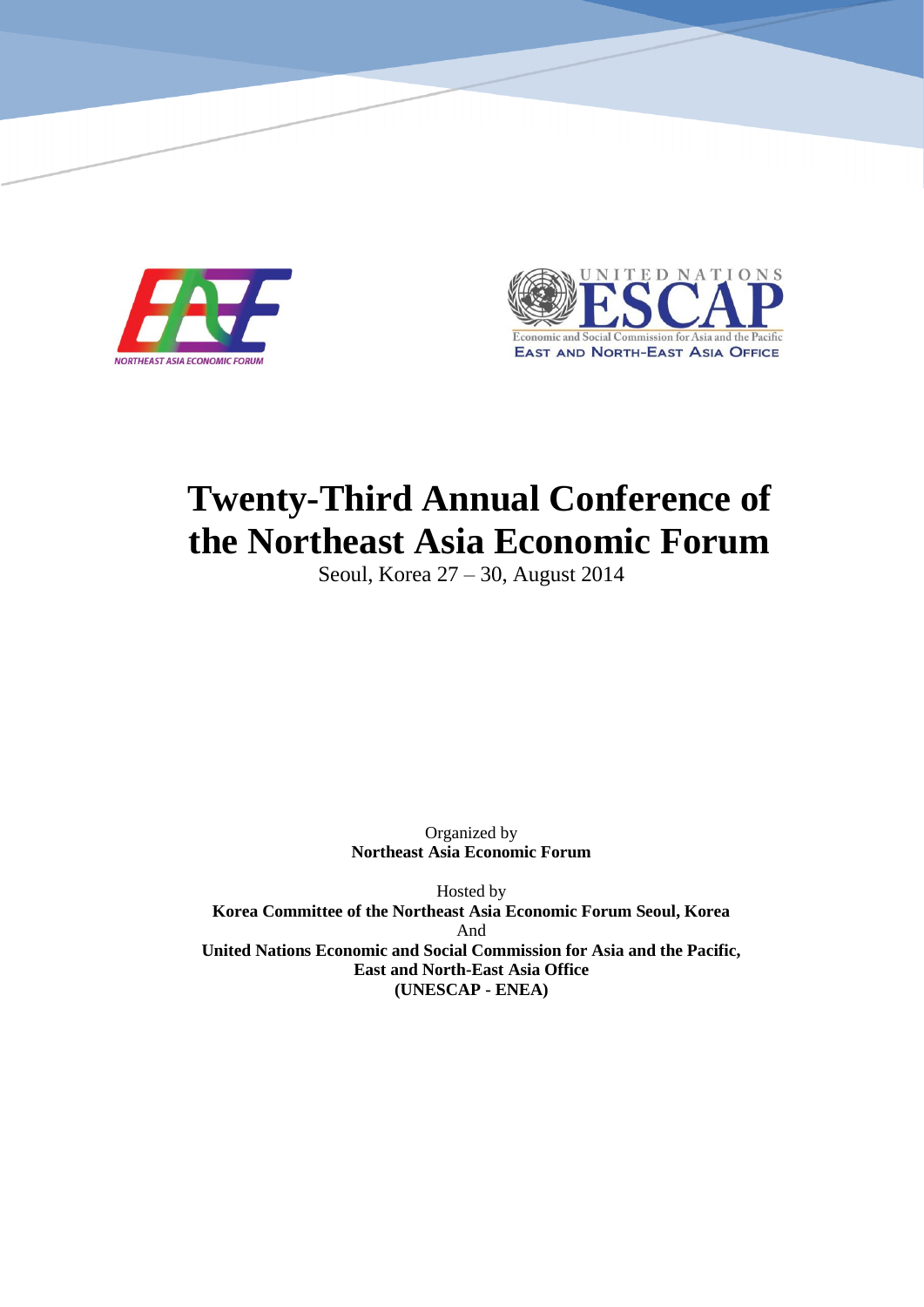# **Twenty-Third Annual Conference of the Northeast Asia Economic Forum**

Organized by **Northeast Asia Economic Forum** 

Hosted by **Korea Committee of the Northeast Asia Economic Forum Seoul, Korea** and **United Nations Economic and Social Commission for Asia and the Pacific, East and North-East Asia Office (UNESCAP – ENEA)**

#### **Cooperating Institutions**

Korea Institute for International Economic Policy •• Korea Asia Pacific Institute •• Japan Bank for International Cooperation •• College of Social Sciences, University of Hawai'i at Mānoa •• China Asia Pacific Institute Tianjin Municipal Government •• Research Center for Financial Cooperation in Northeast Asia •• NanKai University •• Korea Export and Import Bank •• Euro-Asian Business Consulting Ltd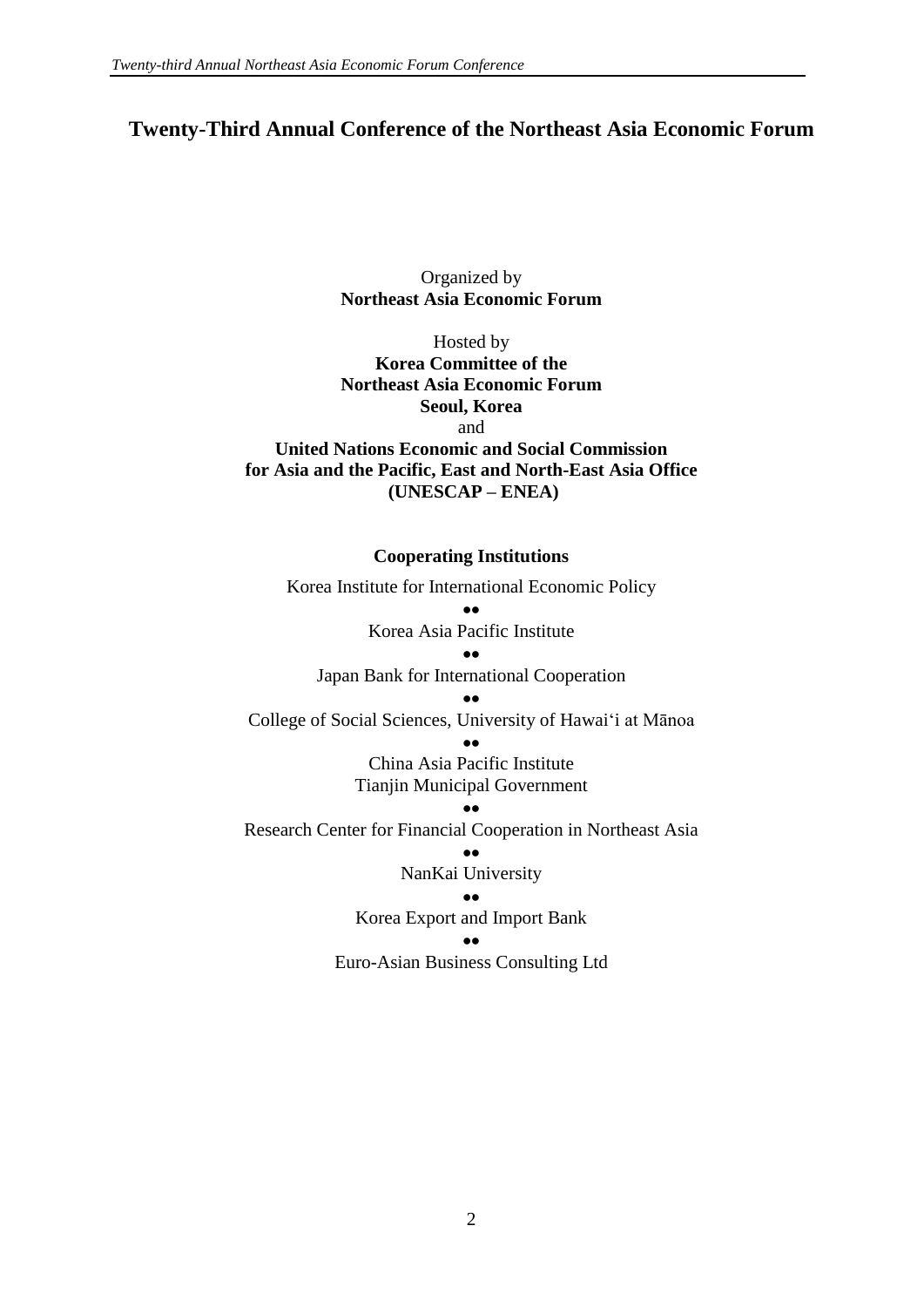# **AGENDA**

#### **WEDNESDAY**, **AUGUST 27, 2014**

#### **Check-in**

Sheraton Grande Walkerhill, Seoul, Korea

# **18:30 – 20:00 Reception Dinner for Participants in the Ageing and NEAEF Conferences Hosted by the Northeast Asia Economic Forum (NEAEF) and the International Committee of Experts on Population Ageing and Longevity (ICEPAL)**

#### **THURSDAY**, **AUGUST 28, 2014**

Sheraton Grande Walkerhill, Cosmos Hall, Seoul, Korea

# **8:30 – 9:00 Participants' Registration**

**9:00 – 10:30 Opening Ceremony**

**Chair: Lee-Jay Cho**, Chairman, Northeast Asia Economic Forum

# **Welcoming Remarks**

**Honorable Park Kwan-Young**, Chairman, Korea Committee and Former Speaker of the Assembly, Republic of Korea

Representative of Korean Government (TBD)

**Kilaparti Ramakrishna,** Head, United Nations Economic and Social Commission for Asia and the Pacific, East and North-East Asia Office (UNESCAP – ENEA)

# **Remarks by Country Representatives**

**Jiang Zhenghua**, Former Vice-Chairman, Standing Committee of the National People's Congress, China

**Furukawa Motohisa**, Member of the Diet, Former Minister of Policy-Strategy, Japan

**George Ariyoshi**, Former Governor of Hawaii; Honorary Chairman of Northeast Asia Economic Forum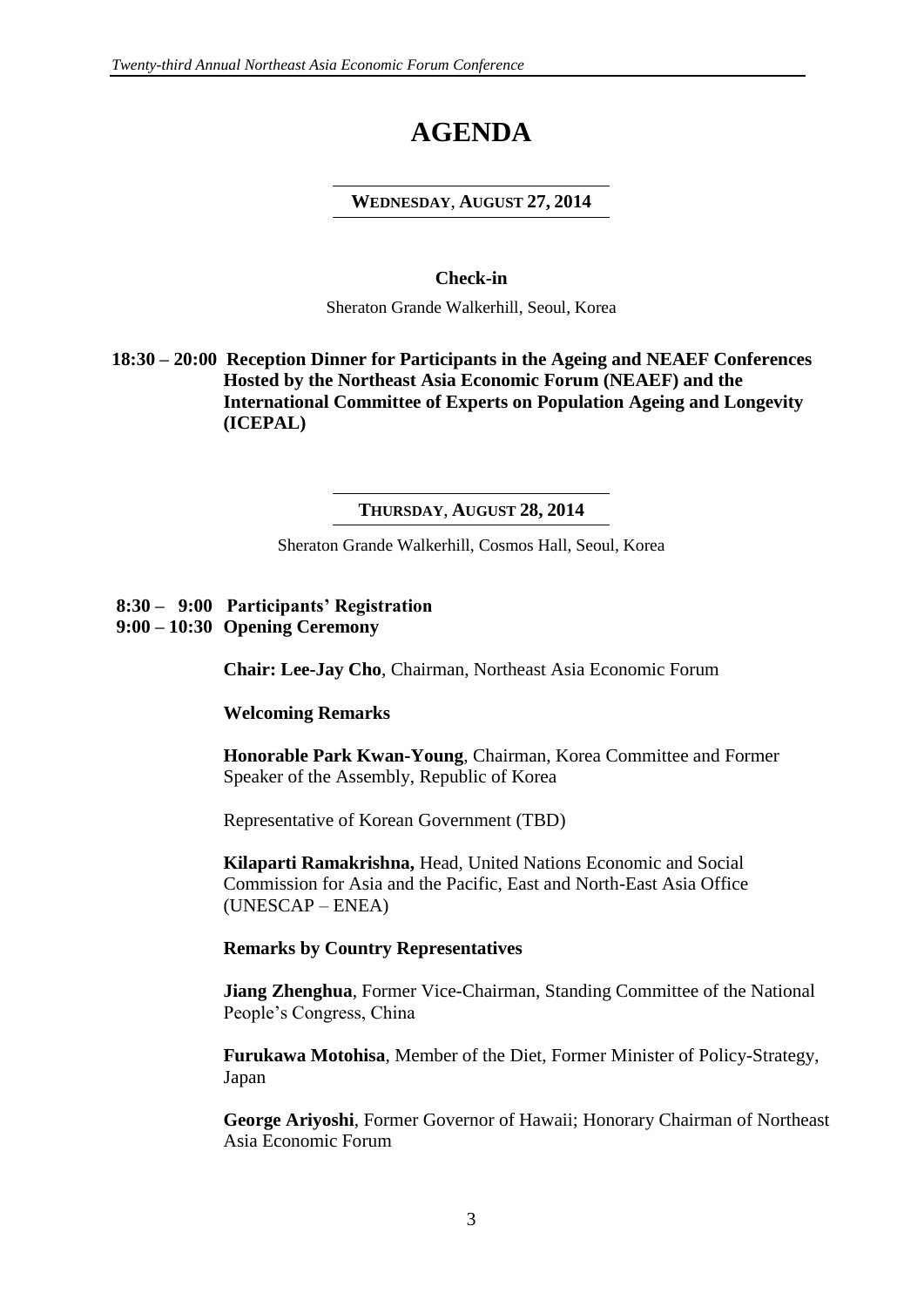**Vladmir Kuznetsov**, Director of School of Regional and International Studies, Far Eastern Federal University

**Batbayar Bat-Erdene**, Advisor to the President; Chairman, Northeast Asia Association of Mongolia; Former Finance Minister

#### **10:30 – 10:45 Coffee Break**

#### **10:45 – 12:15 Session 1: Regional Economic Cooperation in Northeast Asia: Country Perspectives**

#### **Chair:**

**Hong Jae Hyong**, Former Deputy Prime Minister; Vice Speaker of the National Assembly, Korea

#### **Presenters:**

**Lee Chang Jae**, Senior Fellow Emeritus and Former Vice President, Korean Institute for International Economic Policy

 **Zhang Jianping,** Senior Economist and Director, Department of International Regional Cooperation, Institute for International Economic Research, National Development and Reform Commission; **Liu Ming**, Department of Economics, Nankai University, China

**Maeda Tadashi**, Senior Managing Director, Japan Bank for International Cooperation

**Pavel Minakir,** Academician and Director, Economic Research Institute, Far East Branch, Russia Academy of Sciences

**Ganbold Baasanjav**, Ambassador to the Republic of Korea, Mongolia

#### **Discussants:**

**James Kelly,** Former Assistant Secretary of State, USA; Former Chairman, Pacific Forum, Hawaii

**Furukawa Motohisa**, Member of the Diet, Former Minister of Policy-Strategy, Japan

#### **12:15 – 13:15 Lunch**

#### **13:15 – 15:00 Session 2: Energy Cooperation: Energy Security, Alternative Energy, and Low Carbon Future**

**Chairs: Stephen Cowper**, Former Governor of Alaska

#### **Presenters:**

**Tanabe Yasuo**, Vice President and Executive Officer, Government and External Relations, Hitachi; Former Director General, Ministry of Foreign Affairs, Japan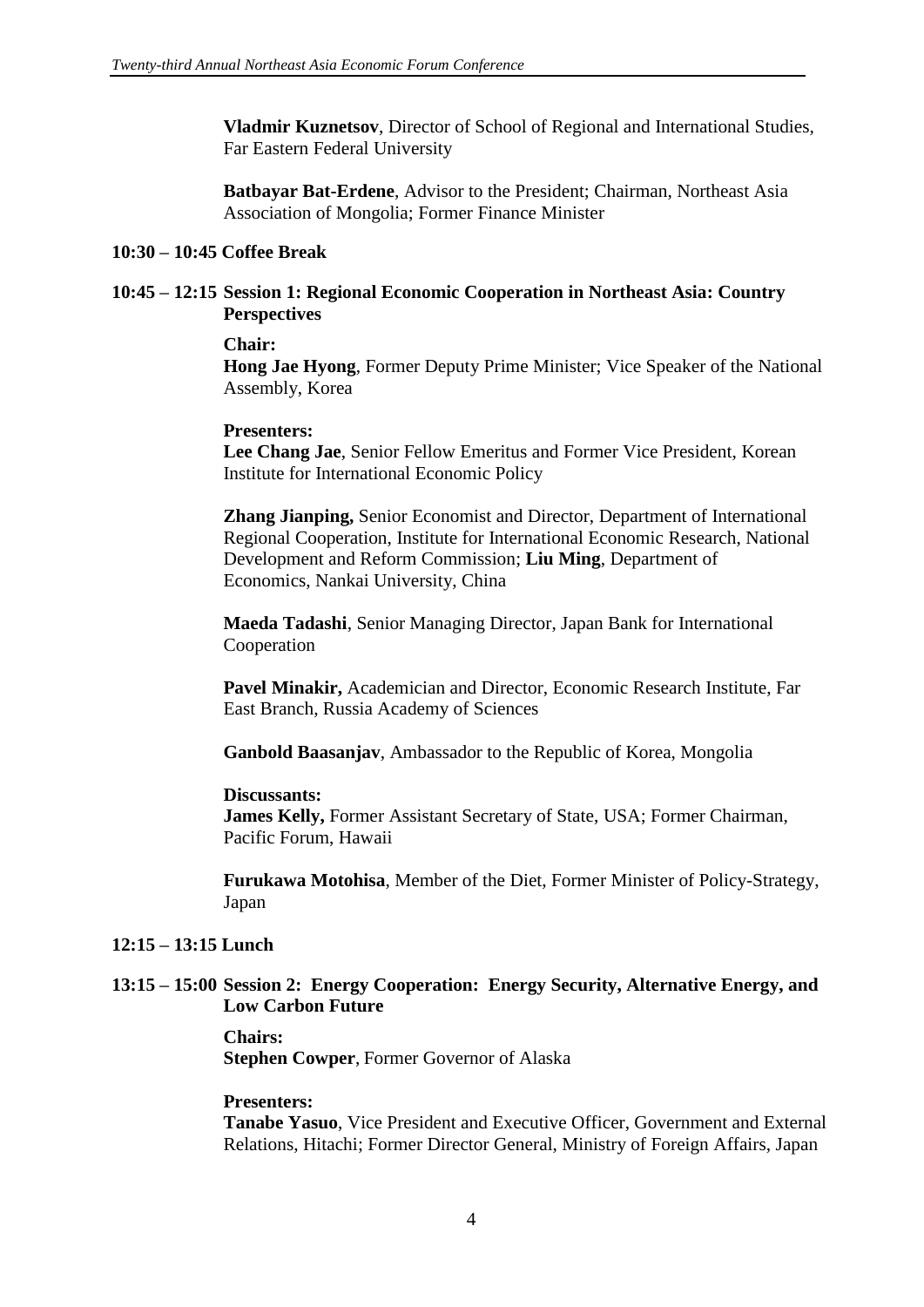**Xu Gang,** Senior Scientist, Guangzhou Institute of Energy Conversion, Chinese Academy of Sciences

 **Seung-il Moon**, Professor, Department of Electrical and Computer Engineering, Seoul National University

**Namjil Enebish**, Advisor to the Ministry of Energy, Mongolia

**Terry Surles**, Advisor, College of Social Sciences, University of Hawai'i at Mānoa; Former Executive Vice President for Research, University of Nevada

# **15:00 – 15:15 Coffee Break**

#### **15:15 – 17:00 Session 2 (Continued): Energy Cooperation: Energy Infrastructure and Physical Connectivity**

#### **Chair:**

**Terry Surles**, Advisor, College of Social Sciences, University of Hawai'i at Mānoa; Former Executive Vice President for Research, University of Nevada

#### **Presenters:**

 **Liu Hongpeng**, Chief of Energy Security and Water Resources Section, UNESCAP Environment and Development Division

**Yoshiki Iinuma**, Director, Research Department, Japan Electric Power Information Center

**Jinsoo Song**, President, Korea Photovoltaic Society; Senior Research Fellow, Korea Institute of Energy Research; Distinguished Professor, Silla University

**Sergei Sevastianov**, Director, Asia Pacific International Institutions and Multilateral Cooperation Studies Center, School of Regional and International Studies, Far Eastern Federal University

#### **Discussants:**

**Zhang Jianping,** Senior Economist and Director, Department of International Regional Cooperation, Institute for International Economic Research, National Development and Reform Commission, China

**Lee Jae Seung**, Professor, Korea University

#### **18:00 – 20:00 Country Launch of United Nations Economic and Social Survey of Asia and the Pacific 2014**

 **Dinner Reception Hosted by the United Nations Economic and Social Commission for Asia and the Pacific (UNESCAP)**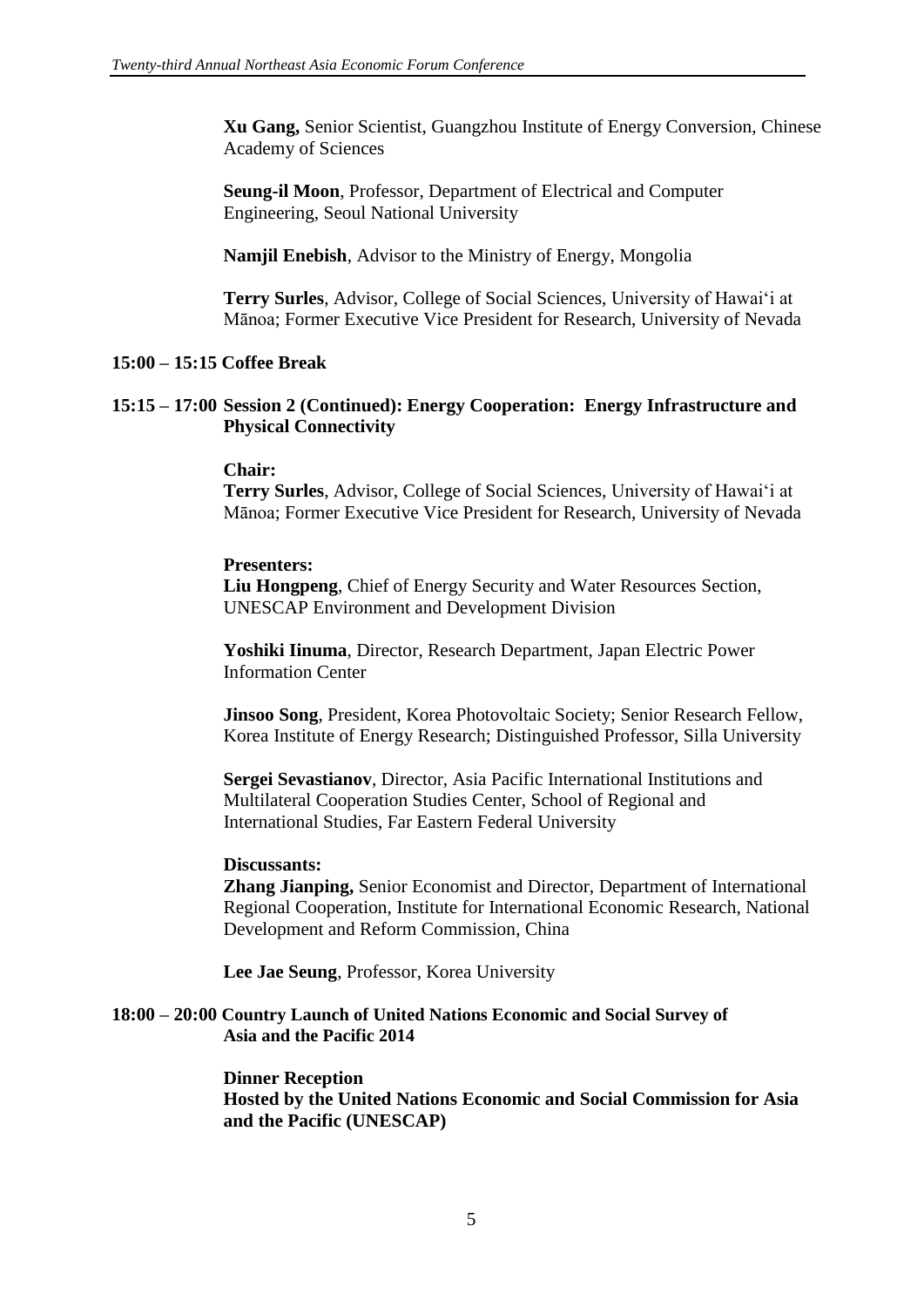#### **FRIDAY**, **AUGUST 29, 2014**

#### **9:00 – 10:25 Session 3: Regional Integration in Northeast Asia: Institution Views and Panel Discussion**

**Co-Chairs: Kilaparti Ramakrishna**, Head, United Nations Economic and Social Commission for Asia and the Pacific, East and North-East Asia Office (UNESCAP – ENEA) **James Kelly**, Former Assistant Secretary of State, USA; Former Chairman, Pacific Forum, Hawaii

#### **Presenters: Kilaparti Ramakrishna**, Head, UNESCAP – ENEA

**Jae-Ha Park**, Deputy Dean, Asia Development Bank Institute

**Shigeo Iwatani**, Secretary-General, Trilateral Cooperation Secretariat (TCS)

**Wang Weina**, Director, Greater Tumen Initiative (GTI) Secretariat

**Magnus C. M. Brod**, Program Manager, Regional Economic Cooperation and Integration in Asia, German Federal Enterprise for International Cooperation (GIZ)

**Discussants: Morimoto Kazuyoshi**, Former Member of the Diet, Japan

**Lim Jung Duk**, Professor Emeritus, Busan National University; Chairman, Institute for City and Economy

**Zhou Mi**, Professor, Nankai University

#### **10:25 – 10:40 Coffee Break**

#### **10:40 – 12:00 Session 4: Financing Regional Economic Integration Through Cross-Border Infrastructure Construction: Review and New Approach to a Regional Multilateral Financial Institution (NEABCD)**

**Co-Chairs: Lee-Jay Cho**, Chairman, Northeast Asia Economic Forum

**Wang Shuzu**, Former Vice Mayor of Tianjin, China

**Keynote Address: Shin Je-Yoon**, Chairman of the Financial Services Commission, Republic of Korea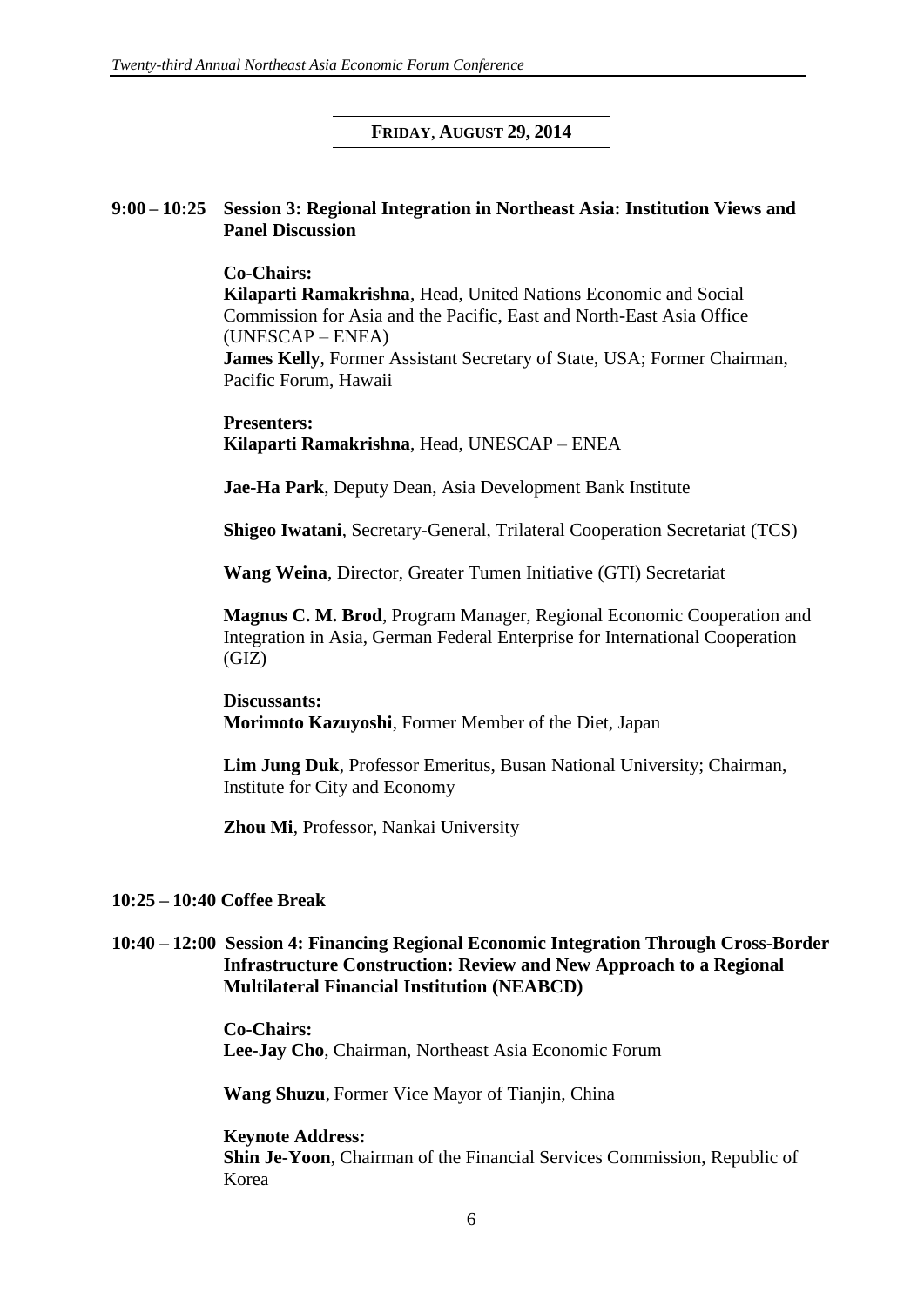**Presenters: Zou Ping**, Chairman, China Asia Pacific Institute

**Lee Jai-Min**, Professor, Korea Maritime University; Former Vice President, Korea Export-Import Bank; **Kim Yu-Ree,** Associate Research Fellow, PhD in International Studies, Research Institute for North Korea Development, Korea Export-Import Bank

**Stanley Katz**, Former Executive Vice President, Asia Development Bank; Senior Advisor, Northeast Asia Economic Forum in video format.

#### **Discussants:**

**Jiang Zhenghua,** Former Vice-Chairman, Standing Committee of the National People's Congress, China

**Heenam Choi,** Director-General of International Finance Bureau, Ministry of Strategy and Finance

**Maeda Tadashi**, Head, Corporate Planning Department, Japan Bank for International Cooperation; Special Advisor to the Cabinet, Japan

**Pavel Minakir**, Academician and Director, Economic Research Institute, Far East Branch, Russia Academy of Sciences, Russia

**Fan Xiaoyun**, Professor, Nankai University

# **12:00 – 13:00 Lunch**

# **13:00 – 15:00 Session 5: Cross-Border Economic Cooperation: Tumen River Area and Economic Integration for the Korean Peninsula**

#### **Chairs:**

**Vladmir Kuznetsov**, Director, School of Regional and International Studies, Far Eastern University

#### **Presenters:**

**Glyn Ford**, Former Chair of Asia Policy Committee, European Union Parliament

**Natalia Ryzhova**, Head of Amur Laboratory for Economic and Social Studies, Economic Research Institute, Far East Branch of the Russian Academy of Science

**Tony Michell**, President, Korea Associates Business Consultancy

**Han Changfa**, Deputy Mayor, Hunchun City, Yanbian Autonomous Region

# **15:00 – 15:15 Coffee Break**